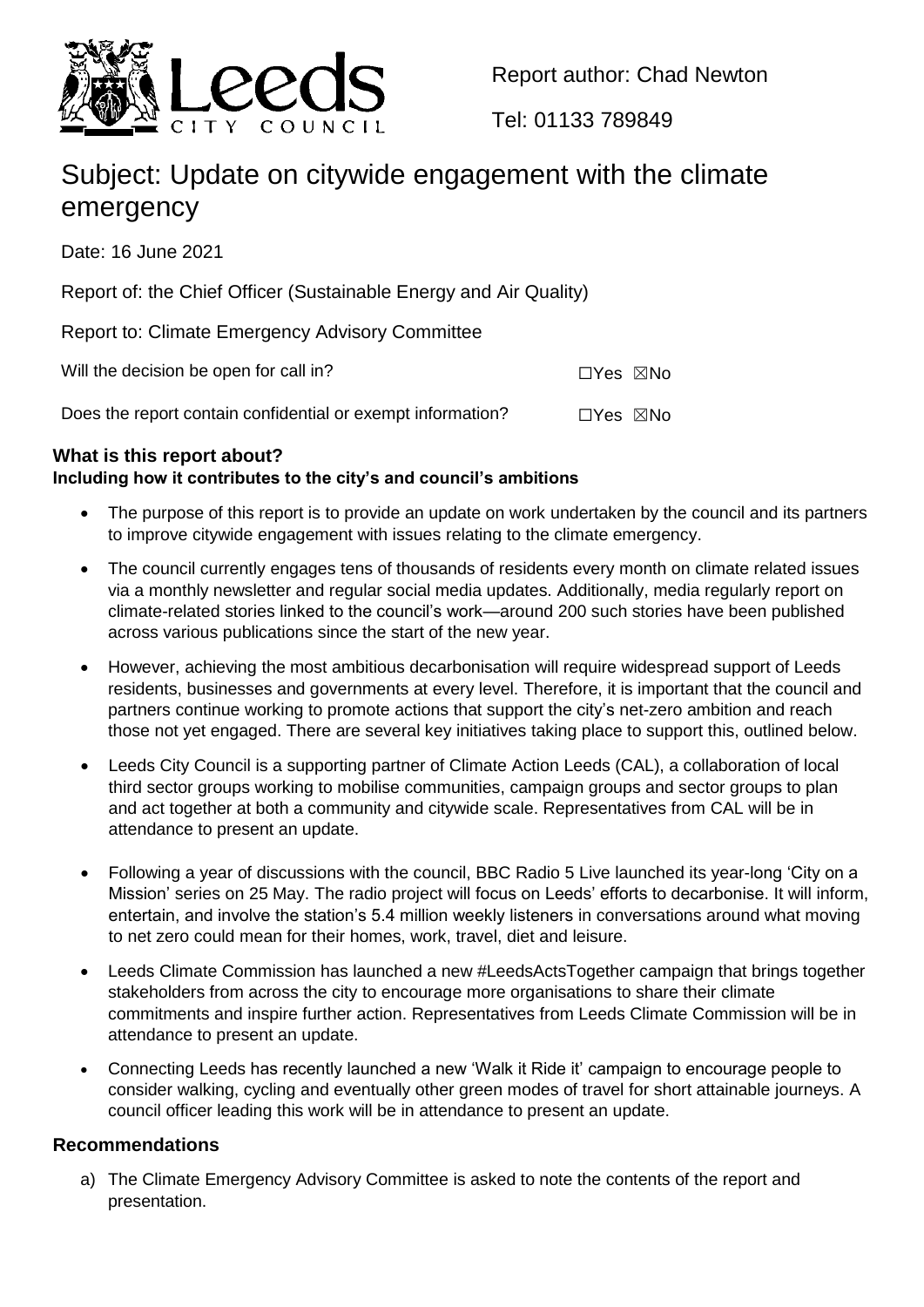#### **Why is the proposal being put forward?**

- 1 Achieving the most ambitious decarbonisation will require widespread support of Leeds residents, businesses and governments at every level. Therefore, it is important that the council and partners continue working to promote actions that support the city's net-zero ambition with those not yet regularly engaged.
- 2 The purpose of the report and presentation is to update members of the Climate Emergency Advisory Committee on work being taken across the city to do this.

#### **What impact will this proposal have?**

| <b>Wards Affected:</b>            |              |     |
|-----------------------------------|--------------|-----|
| Have ward members been consulted? | $\sqcap$ Yes | ⊠No |

3 Communications and engagement will help inspire and involve more residents and organisations to take action to support the city's ambition to become a carbon neutral city.

#### **What consultation and engagement has taken place?**

- 4 The Big Leeds Climate Conversation held in 2019 found widespread support for actions to tackle climate change, however when it came to individual action to reduce impact on the environment almost half of respondents indicated that they would like to do more but don't know where to start.
- 5 Additionally, "a large-scale communication drive through every possible means…with clear, positive and practical messages" was also a key recommendation requested by the Leeds Citizens' Jury.
- 6 Regular engagement with residents and other organisations already takes place. The council engages tens of thousands of residents every month on climate related issues via a monthly newsletter and regular social media updates. Additionally, media regularly report on climate-related stories linked to the council's work—around 200 such stories have been published across various publications since the start of the new year.
- 7 Members of the Sustainable Energy and Air Quality team will be presenting an update on the council's work to each community committee in the next cycle.

#### **What are the resource implications?**

8 None. Work outlined in this report will be owned and managed by existing communications officers and/or externally funded partners.

#### **What are the legal implications?**

9 None.

#### **What are the key risks and how are they being managed?**

10 Failure to secure the support of the city could severely limit action necessary to achieve the council's ambitious net-zero target. This will be mitigated by continuously seeking to engage new audiences with the co-benefits of climate action and by leading by example.